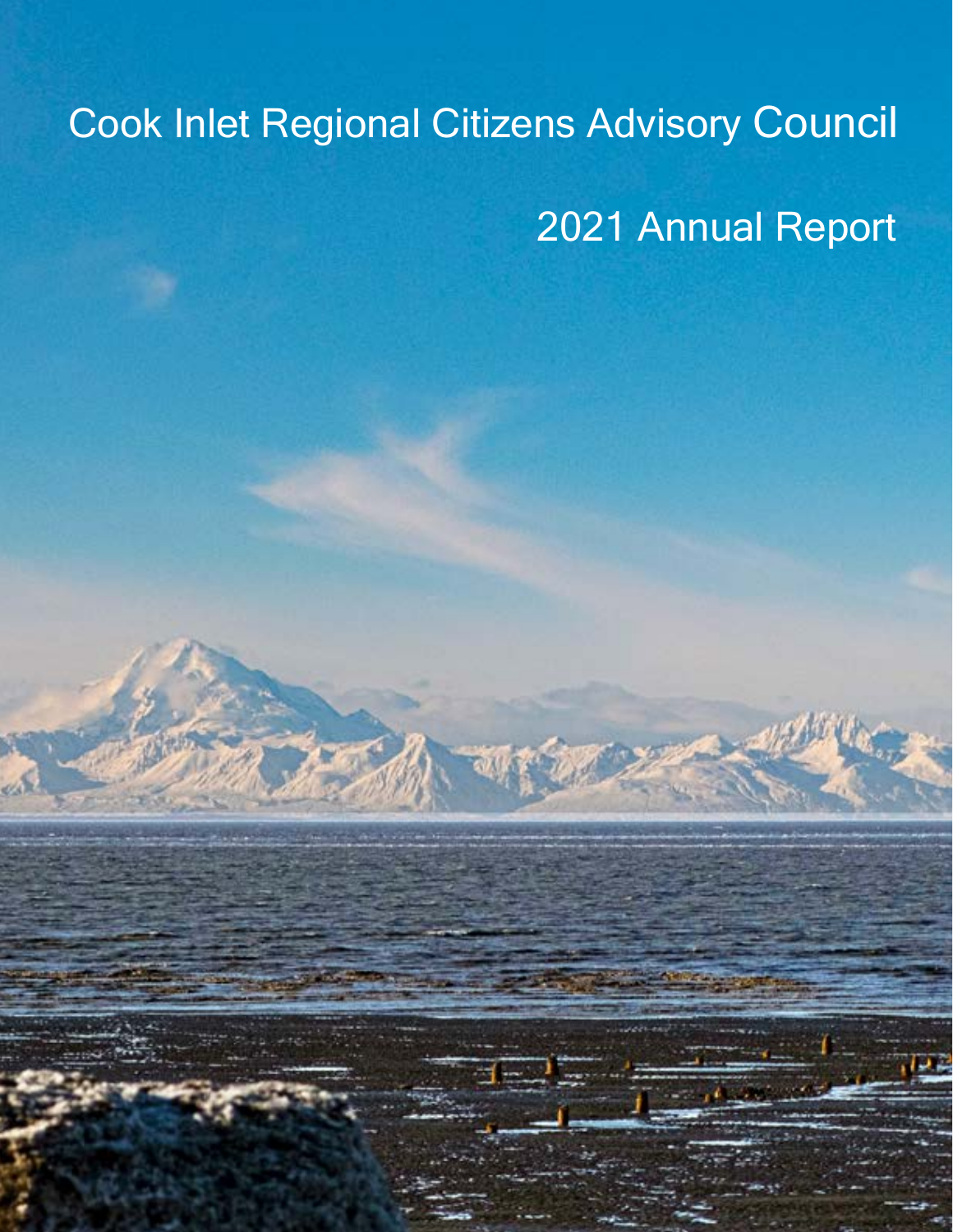### From Executive Director Mike Munger and President Gary Fandrei

For the second year, the Cook Inlet Regional Citizens Advisory Council (CIRCAC) operated under the unique circumstances presented by the ongoing COVID-19 pandemic. We have been able to refine our operations, adapting to the current challenges facing everyone, and continue carrying out CIRCAC's mission while maintaining the health and safety of our Board members, staff, and other partners.

The past year saw a number of noteworthy accomplishments, from professional accolades for staff to successful grant proposals to comprehensive policy reviews. We also saw industry make investments in updating Cook Inlet's undersea pipeline network.

We continued our engagement with the Alaska Department of Environmental Conservation regarding their proposed changes to state statutes for oil spill prevention and response. We believe the regulations and policies that have been in place for more than three decades have been instrumental in preventing major spills in Cook Inlet. Current regulations were developed with regulators, the public and industry to provide for advanced training to prevent incidents and the use of effective tools to respond to discharges when they do occur. Our goal is to ensure that none of the existing protections are weakened.

We partnered with Prince William Sound RCAC to ensure the best possible information was available to the public and was considered by ADEC while these proposed changes went through a lengthy public process of review and comment. As this process continues in 2022, we remain concerned with the longer-term trend within ADEC of higher staff turnover and reductions that could decrease capacity to respond to events.

Two new staff members joined the CIRCAC team in 2021; Accounting and Grants Manager Cassandra Johnson and Administrative Assistant Candice Elias. We also said a partial goodbye to Jerry Rombach. After almost 10 years as CIRCAC's Director of Administration, Jerry continued several special projects for us on a part-time basis.

While we intend to resume field work and in-person meetings in the coming year, we will continue to make decisions that ensure operational safety of CIRCAC personnel, our

#### Representing citizens in promoting environmentally safe marine transportation and oil facility operations in Cook Inlet

The jack-up rig Randolph Yost being being loaded onto the heavy lift vessel FALCON in Kachemak Bay, October

### **Recertification**



2021 for transport out of

CIRCAC is required to apply for recertification by the U.S. Coast Guard each year. The purpose of the recertification process is to ensure that through our operations and partnerships, we are successful in meeting the mandates of our guiding legislation in OPA 90. Earning this recognition is our hightest priority in maintaining the public's trust and we were proud to earn recertification for a 30th consecutive year in 2021.

Cover page photo: old pilings visible at low tide near the mouth of the Kenai river. (Shaylon Cochran)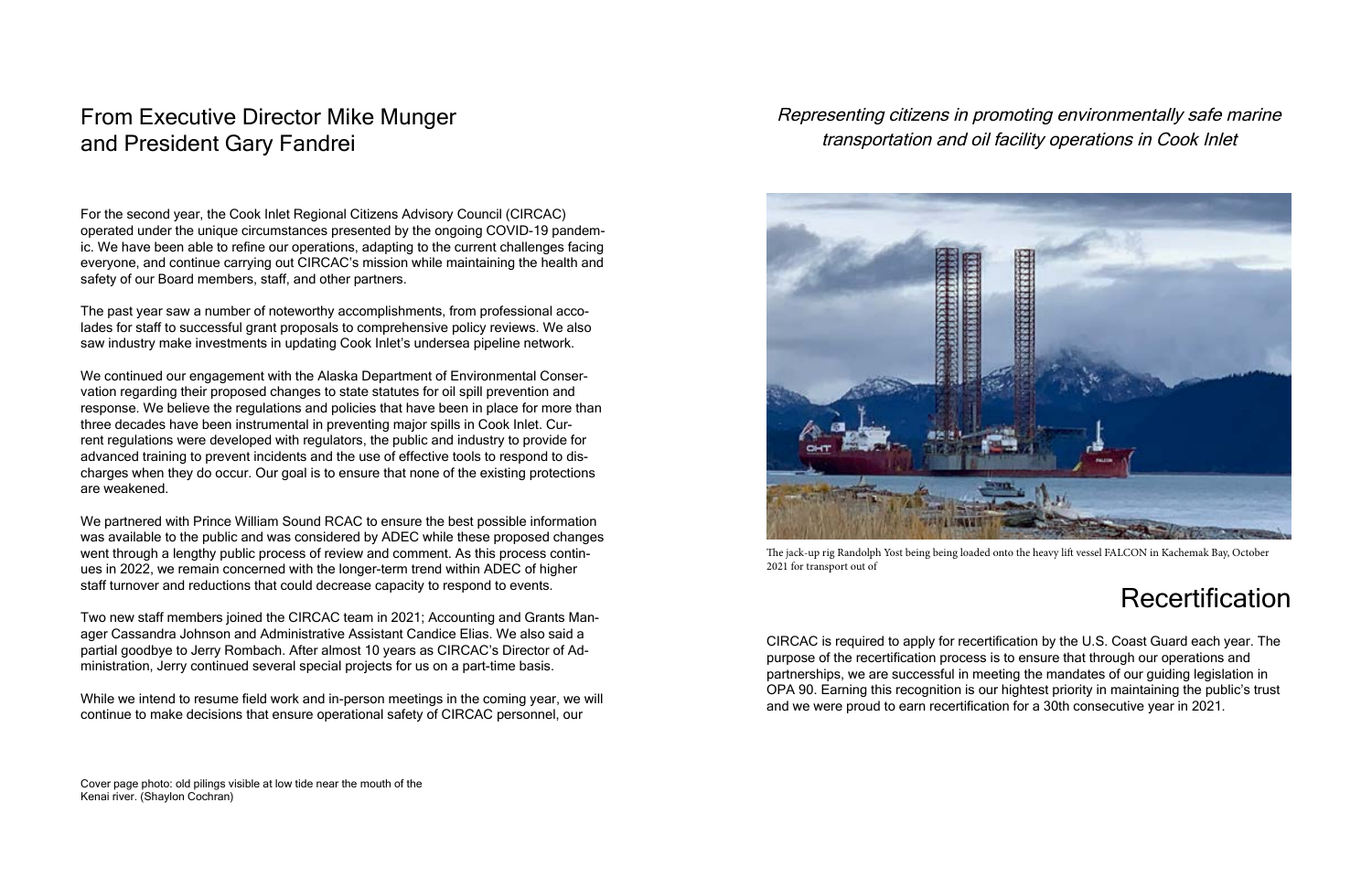CIRCAC entered into a new three-year agreement with the Bureau of Ocean Energy Management (BOEM) to compile historical contaminants data from Cook Inlet into an integrated database for online access.

This is a complex task due to differences in how and where samples were collected and analyzed, which affect how data can be combined. The project, Synthesis of Contaminants Data for Cook Inlet: Evaluation of Existing Data as "Baseline Conditions" and Recommendations for Further Monitoring, will include data evaluation and compilation, web-based data access and visualization tools, and recommendations for future monitoring.

### Contaminants Database

In addition to CIRCAC, the project team includes experts from Payne Environmental Inc. (PEI), Kinnetic Environmental, Inc. (KEI), and Axiom Data Science (Axiom). Specifically, Principal Investigators include Susan Saupe from CIRCAC, Dr, James Payne and William Driskell from PEI, Mark and Janet Savoie from (KEI), and Rob Bochenek of Axiom. This team brings nearly 200 years of combined experience conducting studies in Cook Inlet. Areas of expertise include contaminant sampling and data interpretation, hydrocarbon forensics, and the programming necessary to serve and visualize complex data on-line.

Outreach to potential users is also key to useful products and the project will include visits to communities and the query of individuals from industry, agencies, and other organizations with interests in and concerns for contaminants in the Cook Inlet environment.

Intertidal habitats such as Iniskin Island (pictured) are particularly at risk from spilled oil. Photo: Alaska ShoreZone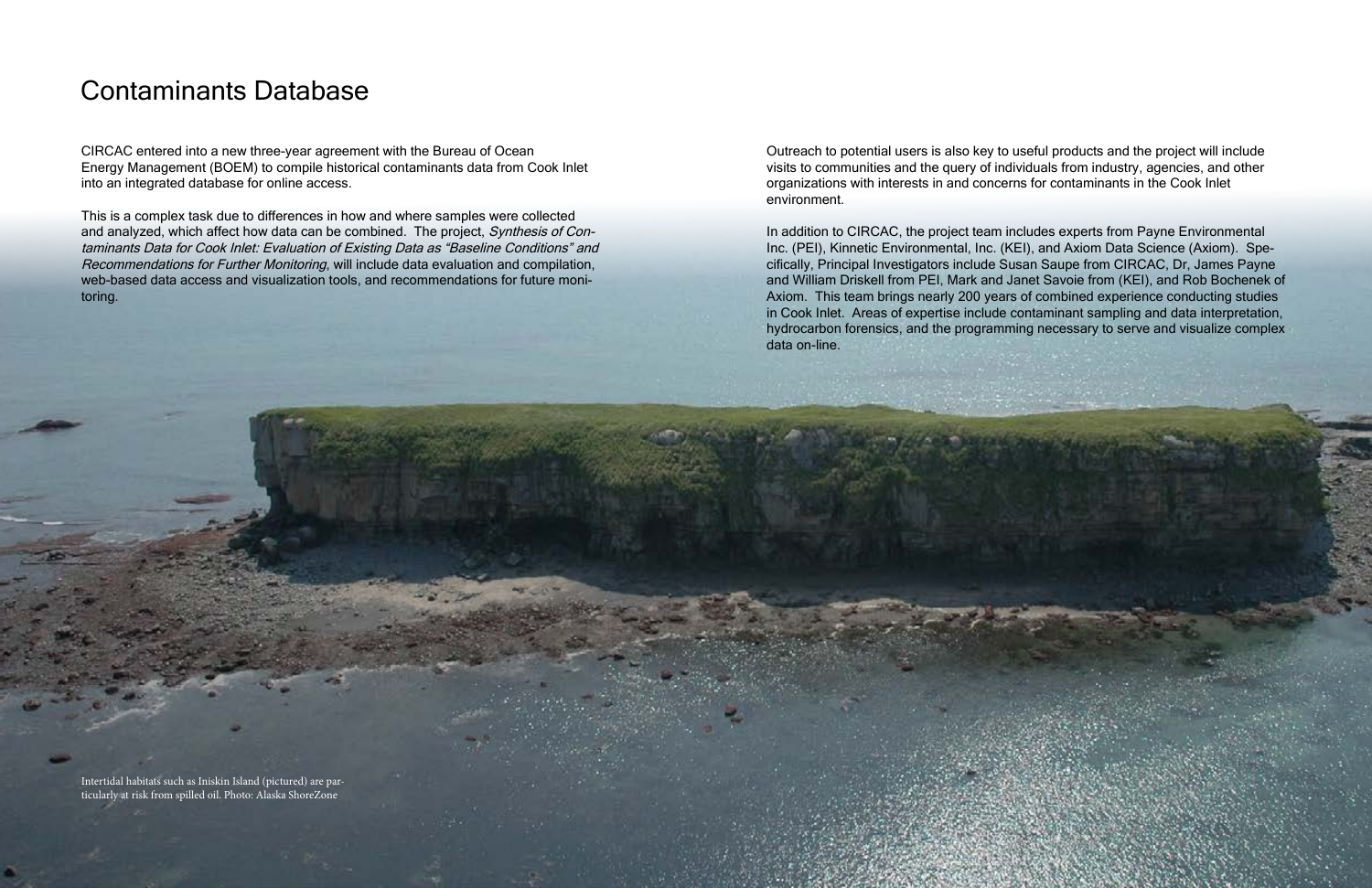Aerial imaging surveys produce high resolution photos of coastal habitat, like the salt marsh pictured below.

Photo: Alaska ShoreZone

### **ShoreZone**

Detailed shoreline habitat information can significantly enhance oil spill planning and response efforts and is essential for understanding potential long-term impacts of spilled oil or subsequent clean-up activities to intertidal and nearshore ecosystems.

To ensure access to good coastal data in our areas of concern, CIRCAC initiated an Alaska ShoreZone mapping program in 2001 and have conducted aerial and on-thebeach habitat surveys in Cook Inlet, the Outer Kenai Peninsula, the Alaska Peninsula, and the Kodiak Island archipelago.

Unfortunately, some of the earliest survey areas now include the lowest resolution imagery in the Alaska ShoreZone program. We subsequently updated the Cook Inlet imagery, and are actively working toward updates for the rest of our areas of concern. Our plans included re-imaging aerial and on-the-beach surveys of the outer Kenai Peninsula in 2020, a plan that was disrupted due to COVID-19 restrictions. The down-time, however, allowed us to leverage additional funds from the National Park Service (NPS) to ensure that the entire Kenai Fjords National Park shoreline would be included in a survey now planned for June 2022.

Science Director Susan Saupe received a Pacific States/British Columbia Oil Spill Task Force "Legacy Award" and was nominated in part for her efforts in building a ShoreZone program in Alaska.

The Legacy Awards honor efforts to improve oil spill prevention and planning across the West Coast and Ms. Saupe was one of the 2021 recipients for her "outstanding career in improving oil spill response in AK; for her tirelessness, persistence and relentless partnership building; for her excellent leadership and dedication to oil spill prevention, preparedness and response."



### Legacy Award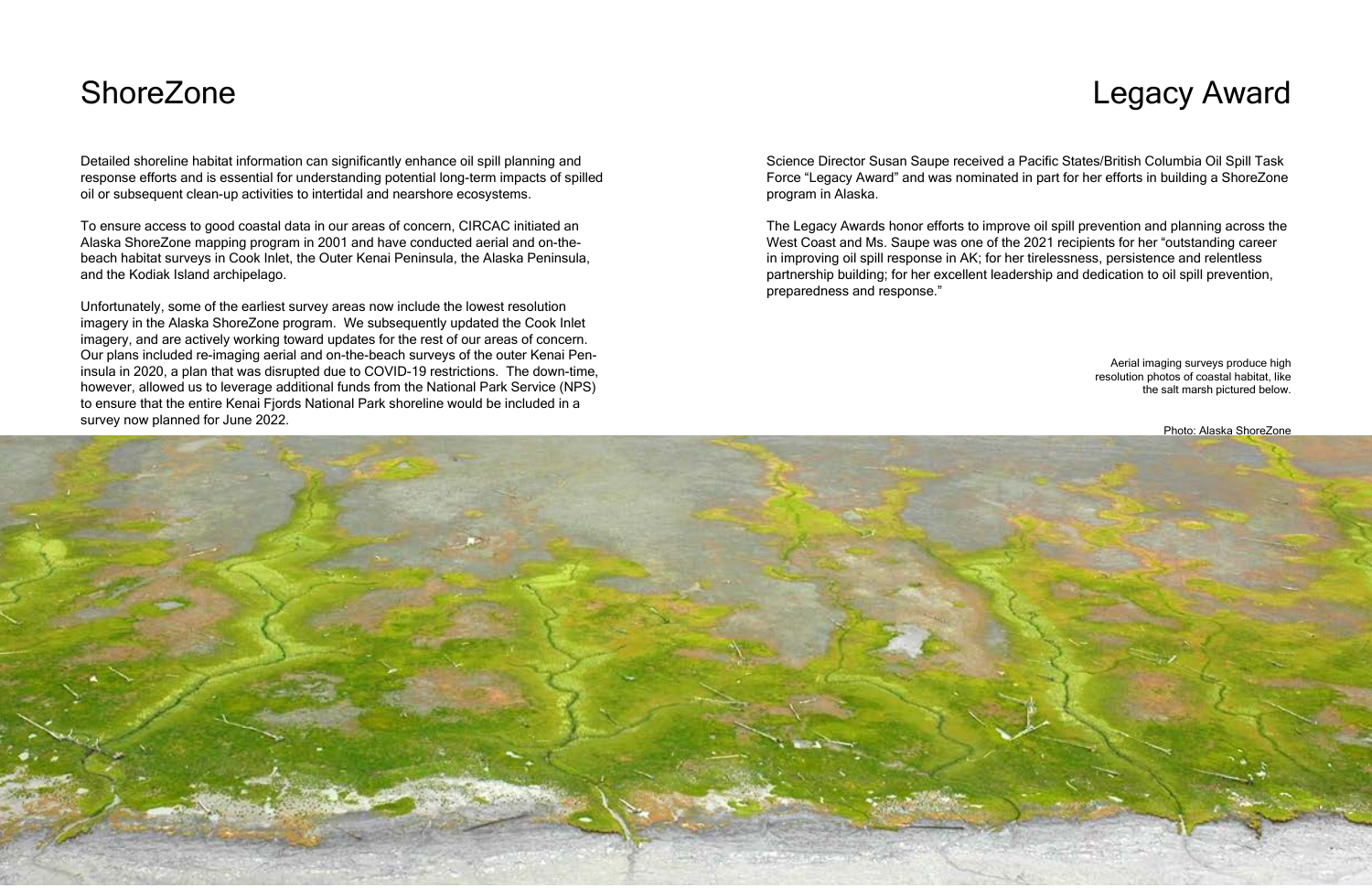### Marine Snow

University of New Hampshire graduate student Quinn Wilkins expanded a research project that CIRCAC has supported since 2018, when student Jesse Ross conducted field sampling in the Cook Inlet and Kodiak regions to better understand the potential role of marine snow in the fate of spilled oil. Marine snow is organic and inorganic detritus that falls through the water column and played a role in the transport and fate of oil during the Deepwater Horizon oil spill in the Gulf of Mexico.

Despite being unable to work in Alaska in 2020 or 2021, Quinn redesigned his studies to be wholly conducted on the east coast by using a flume tank to measure particle aggregation, settling rates, and resuspension of particles at varying current speeds. In his laboratory studies, Quinn used Cook Inlet silt, a phytoplankton species common in the Gulf of Alaska, and oil that is transported throughout coastal Alaska to ensure his laboratory results remain applicable for our areas of concern.



### Ice Monitoring Cameras

Photo: A view of Cook Inlet from the Tyonek Platform station of the Ice Camera N

CIRCAC installed a camera at a new location on Marathon's Nikiski LNG dock. This new camera location replaces the camera located at the former ASRC facility. The camera at the ASRC facility had provided fair images of the Inlet near the KPL dock, however that camera was one of the first camera styles purchased for this project and did not produce the best field of view. Once the new camera was installed and operational, the camera located at the ASRC facility was demobilized.

Another part of the new camera installation included an upgrade of the Alaska Communications System (ACS) circuitry used to transmit the data signal. That changed from a dedicated business exchange circuit to a Fiber/Wireless circuit which provides faster upload and download speeds and saves on monthly fees. Along with the monthly savings, the new camera location provides a superior field of view that includes the Kenai Pipe Line (KPL) dock face. Staff is working with ACS to determine if any of the remaining business exchange circuits can be upgraded to faster, less expensive circuits for future upgrades.

Additionally, Staff worked to provide "view only" access to the marine pilots of the Southwest Alaska Pilots Association, also know as SWAPA, and is currently providing images along their transit to and from the Port of Alaska. CIRCAC also provided access to view and control the Ice Monitoring System to the Coast Guard Sector Anchorage Command Center. Both are very happy to have this great tool for use in their operations.

Finally, staff worked with Cook Inlet Energy personnel to remove the camera and data carrier equipment from the Osprey platform. Since the platform had been shut down and power was no longer available to operate the camera, staff decided to retrieve the equipment to refurbish and reuse as possible.

During earlier experiments, surface seawater from lower Cook Inlet was agitated with crude oil to create marine snow aggregates. Photomicrographs show aggregates that were formed with (right) and without (left) added Cook Inlet silt.

Ultraviolet flourescent microscopy was used to quantify the oil seen in the above marine snow and oil aggregates with (right) and without (left) added Cook Inlet silt.

Photo: Jesse Ross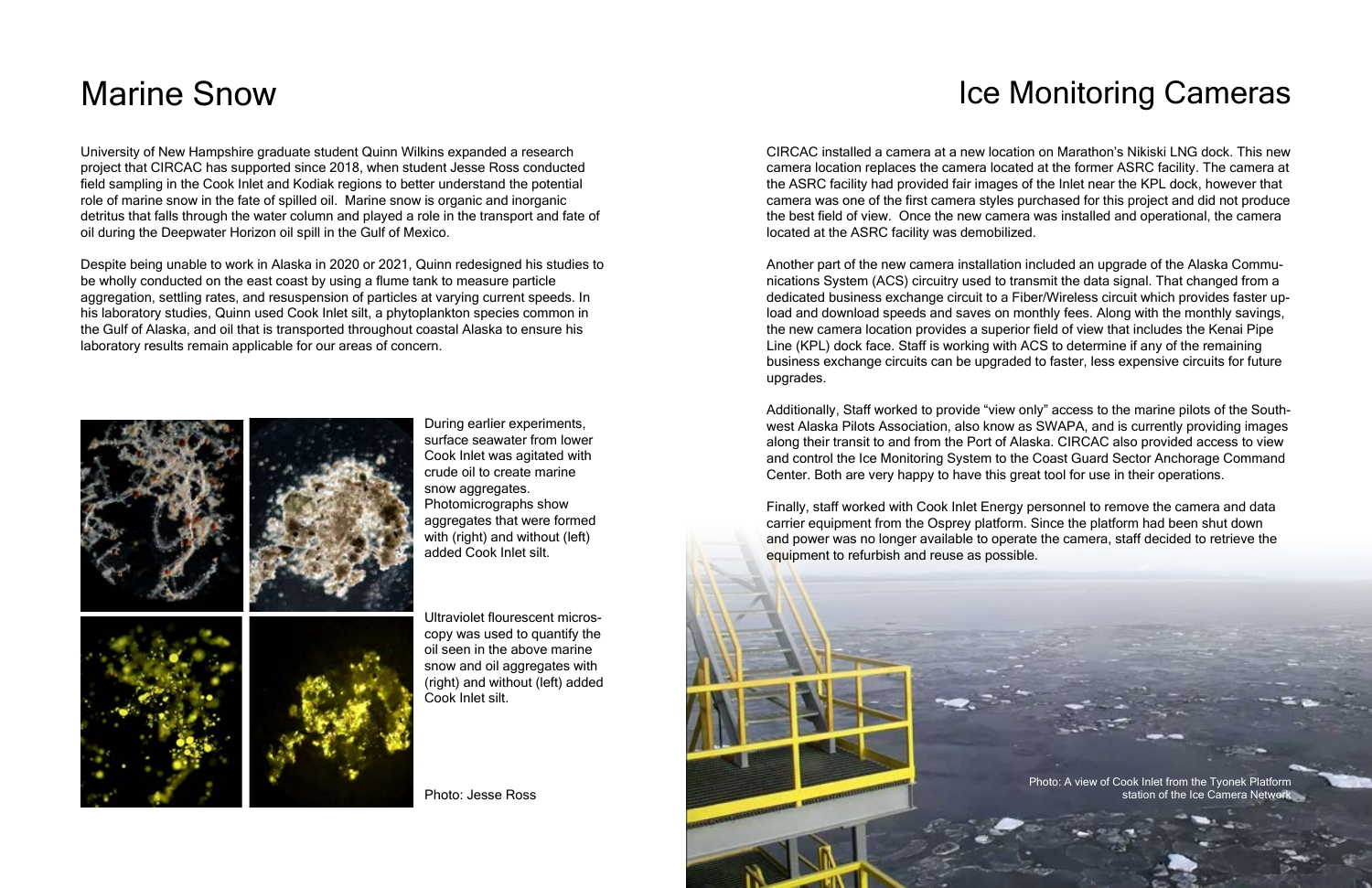Despite ongoing restrictions due to COVID-19, our PROPS Committee remained very active in 2021, with staff participating in a number of virtual webinars and training and work sessions.

#### Pacific States/British Columbia Oil Spill Task Force

Staff attended a Pacific States/British Columbia Oil Spill Task Force hosted webinar on lessons learned from virtual drills and conducting virtual inspections during the COVID-19 pandemic.

The Task Force, Federal partners and Industry shared their experiences and reported the successes and challenges faced while navigating virtual drills and facility inspections. On day one of the meeting, we heard the industry and agency perspectives on virtual drills during the pandemic followed by a panel discussion. The group discussed how the future may look, the state of virtual drills beyond Covid, and how or whether virtual drills can be incorporated into normal activities. Day two contained discussions of industry and agency perspectives on regulatory requirements, the innovations and technology used to reach compliance in the virtual inspection setting.

#### Annual Pre-Winter Meeting

Annually, Marathon has hosted a pre-winter meeting for the maritime community operating in Cook Inlet. At the meeting, each member in attendance is given an opportunity to present an operational update highlighting improvements or areas requiring improvement for discussion by the group. This process has provided a forum to discuss and improve maritime operations each year. In 2021 CIRCAC staff presented a project update on the Ice Monitoring System. Staff received very positive feedback from the Southwest Alaska Pilots Association (SWAPA) regarding the view-only access CIRCAC provide to the Ice Monitoring System.

### Prevention-Response-Operations-Safety

#### Alaska Regional Response Team (ARRT)

CIRCAC staff attended virtual ARRT meetings where members presented their various committee reports, which included an EPA update for the National Contingency Plan Sub-part J. Subpart J governs the use of dispersants and any other chemical or biological agent to respond to oil discharges. Noting that the last major revisions were in 1994 (post OPA 90) and that the April 2010 Deepwater Horizon oil spill prompted changes.

The January 2015 EPA proposed revisions received over 81,000 total comments, which included CIRCAC's comments. Beginning in the spring of 2020 the EPA began work on a three-pronged approach to finalize Subpart J rulemaking. This work included a new requirement for monitoring how subsurface or prolonged application of dispersants shall be monitored.

### Meeting 21st Century Maritime Challenges in the U.S. Arctic

Staff attended this webinar to hear about the challenges of operating and regulating in the Arctic coupled with the emerging opportunities and increasing presence of other arctic nations. As the U.S. Arctic continues to become both more accessible and more traversed, it is critical that stakeholders have a holistic understanding of the region and the issues surrounding it.



Opposite page photo: Cook Inlet's dynamic surface ice pack can reach as far south as Kachemak Bay, providing another layer of challenges for regional spill response planning. (Linda Robinson)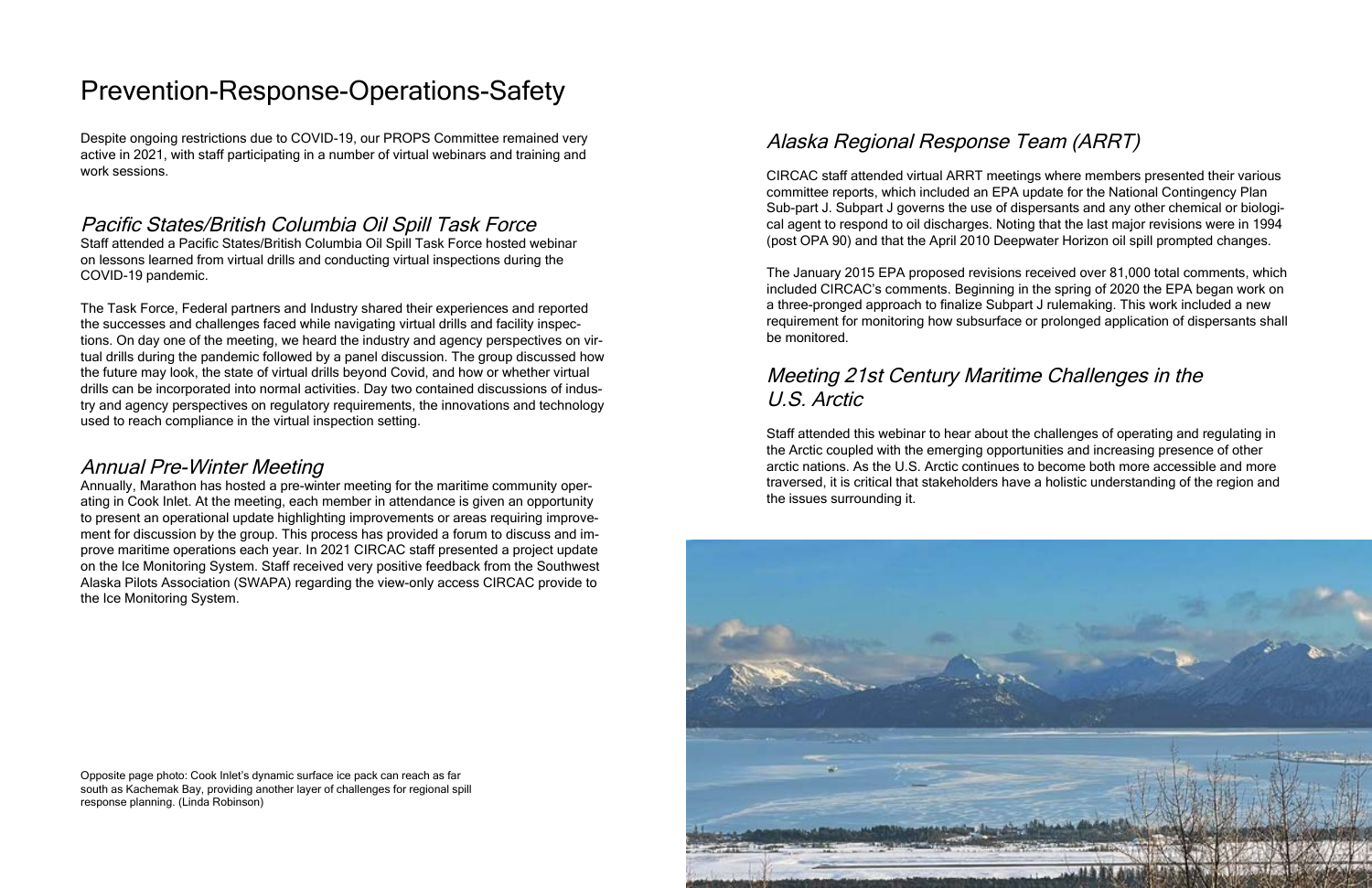#### Drill Planning

Cook Inlet RCAC staff routinely participates in drill planning with Cook Inlet operators. One example was the Hilcorp annual joint field exercise. This exercise plan was developed through multiple planning and workgroup meetings. These workgroup meetings were conducted in virtual workshop segments over several months and culminated in a live Incident Management Team (IMT) exercise followed by a live field deployment of response equipment and personnel.

During the exercise planning process Cook Inlet RCAC staff participated by providing the RCAC's interests and concerns regarding drill objectives and how they may be achieved as part of the drill exercise. The Incident Management Team (IMT) is often presented with unscheduled injects to challenge their management of response personnel and their activities. These injects are artificialities designed by the drill planning committee that help guide the direction of the exercise to meet the exercise objectives and to test the response efforts of the IMT.

#### Harbor Safety Committee

Staff attended virtual meetings for the Harbor Safety Committee (HSC) Workgroup Chair(s), the Harbor Safety Plan (HSP) workgroup, and the Navigation Safety (Nav Safety) workgroup. CIRCAC staff occupies primary and alternate seats on the HSC and acts as the Chair for the HSP workgroup, overseeing the Harbor Safety Plan. The goal of the HSP is to enhance marine safety and environmental stewardship via risk-based decision making. The plan is intended to provide information, guidelines and standards of care for marine operators in Cook Inlet. The HSP workgroup manages the information contained in the plan through annual updates and public review. As a result of the 2021 annual update additional information for the Port of Alaska, Port MacKenzie and other useful phone numbers were added.

#### Geographic Response Strategies (GRS)

An update to this program included transition of more than 700 legacy GRS pdf files that needed to be digitized from "fixed" maps into the new geospatial data format. This Geographical Information System (GIS) data will not only populate a base map with GRS locations and details, but will also allow future updates to be validated and synchronized to the database that enables the administrator to track updates and Quality Assurance/ Quality Control (QA/QC) verifications. The GIS format will allow full integration into the Arctic Environmental Response Management Application (ERMA), a web-based GIS data portal served by NOAA and used by Federal agencies and others. As with other data layers, the updated GRS layers can be shared between ERMA and the more regionally-based Cook Inlet Response Tool (CIRT).

• Comments and Request for Additional Information (RFAI) Regarding Hilcorp Alaska, LLC Oil Discharge and Contingency Plan for Cook Inlet Exploration Facilities • Alaska Regional Contingency Plan Comment Matrix Comments and request for additional information on Furie Operating Alaska, LLC, Oil Discharge and Contingency • Furie Operating Alaska, LLC Oil Discharge Prevention and Contingency Plan, for • Comments Regarding Crowley Alaska Tanker, Cook Inlet Oil Discharge Prevention • BlueCrest Alaska Operating (BCAO) LLC Hansen Production Facility Oil Discharge

- 
- Comments on Alaska Regional Contingency Plan (Cover Letter)
- Plan for Cook Inlet Exploration Program (Cover Letter)
- Cook Inlet Exploration Program, ADEC Plan #: 16-CP-5184
- and Contingency Plan, ADEC Plan #: 21-CP-5252
- Prevention and Contingency Plan (ODPCP), ADEC Plan #: 15-CP-5245
- Comments Regarding Hilcorp Alaska LLC Cook Inlet Exploration Oil Discharge Prevention and Contingency Plan, ADEC Plan #: 17-CP-5216

## C-Plan Reviews

Photo: A tanker offshore of the KPL Dock near Nikiski. (Alaska ShoreZone)



The Protocol Control Committee and staff developed and approved comments on numerous Contingency plans: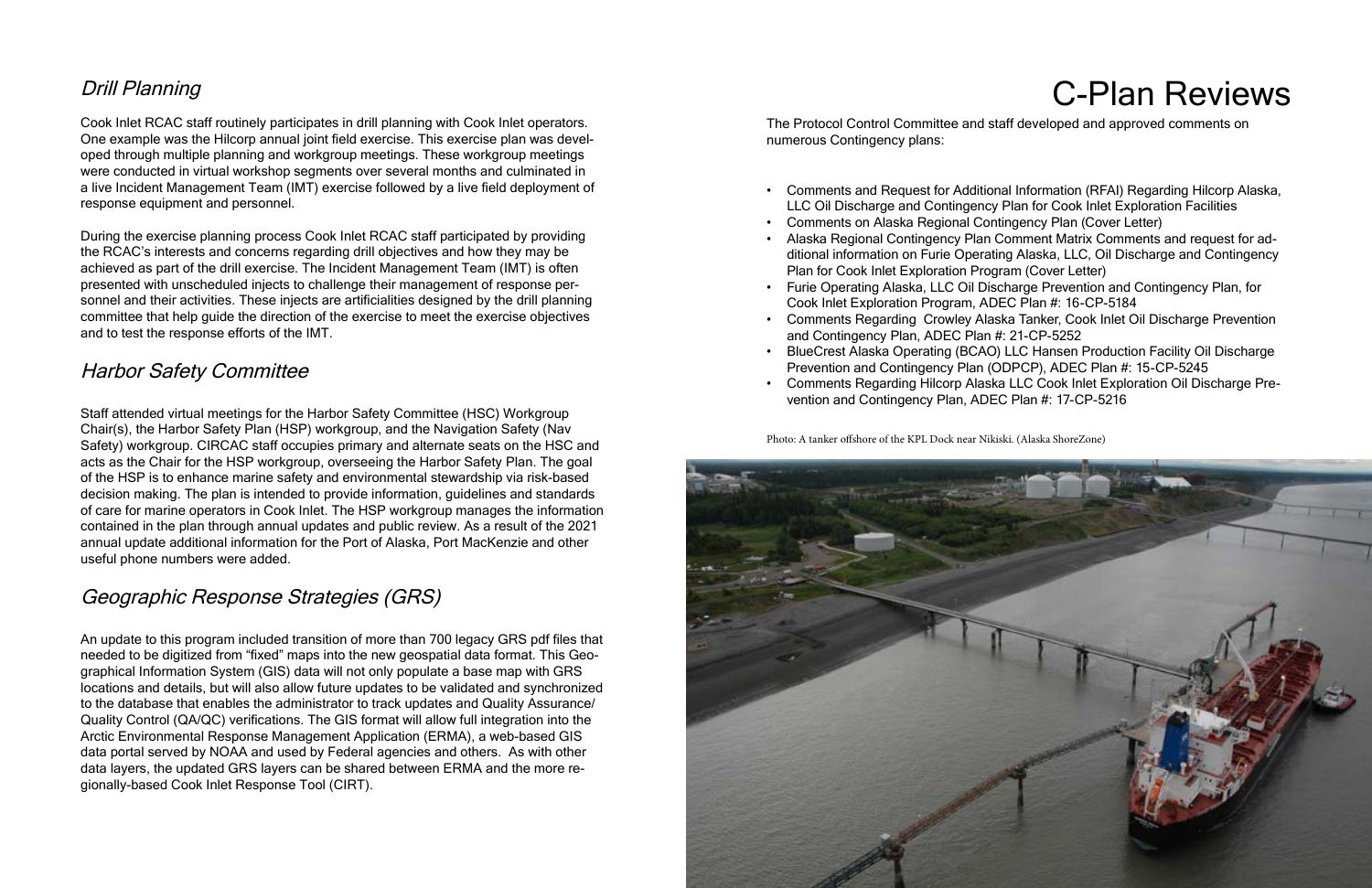## ADEC Regulation Revision

In November, the Alaska Department of Environmental Conservation began taking public comments regarding revisions to the Oil Discharge Prevention and Contingency Plan Plans and Streamlined plans; (18 AAC 75 Article 4).

CIRCAC staff worked through the Protocol Control Committee process to evaluate the proposed rule changes and highlighted several areas of concern:

- Compliance with Alaska and federal regulations
- Alignment with area planning documents
- Approval of exemptions to plan requirements for oil spill vessels
- Submittal of documents/types of business entities included
- Distribution of plan documents to Regional Citizens Advisory Councils
- Plan amendments for change of ownership
- Timing of amendment submittals for oil barges or tank vessels to be added
- Discharge prevention programs
- Ensuring and sustaining awareness of improved technologies



We continued our longstanding scholarship program in 2021, again awarding two \$2,500 scholarships to graduating seniors in our area of concern. Austin Cline (pictured above), from Homer High School, was given the James Carter Memorial Scholarship for Environmental Sciences.

While travel restrictions due to the pandemic limited our typical suite of in-person outreach events and programs, webinars and other online venues offered other opportunities for staff training and networking including Incident Command System (ICS) training and Pacific States/ British Columbia Oil Spill Task Force Remote Operations training. Our Director of Public Outreach also joined other staff on the Cook Inlet Harbor Safety Commitee.



## Public Outreach



Dylan Bender (left), from Eagle River, was awarded the Captain Barry Eldridge Scholarship for Maritime Studies. To date, \$35,000 in scholarships have been awarded to local students pursuing continued education in environmental science or maritime studies.

Scholarship Committee: Carla Stanley, Rick Fredric, Capt. Bob Pawlowski

Rock Sandpipers gather on the hores of Kachemak Bay near Homer.

Photo: Susan Saupe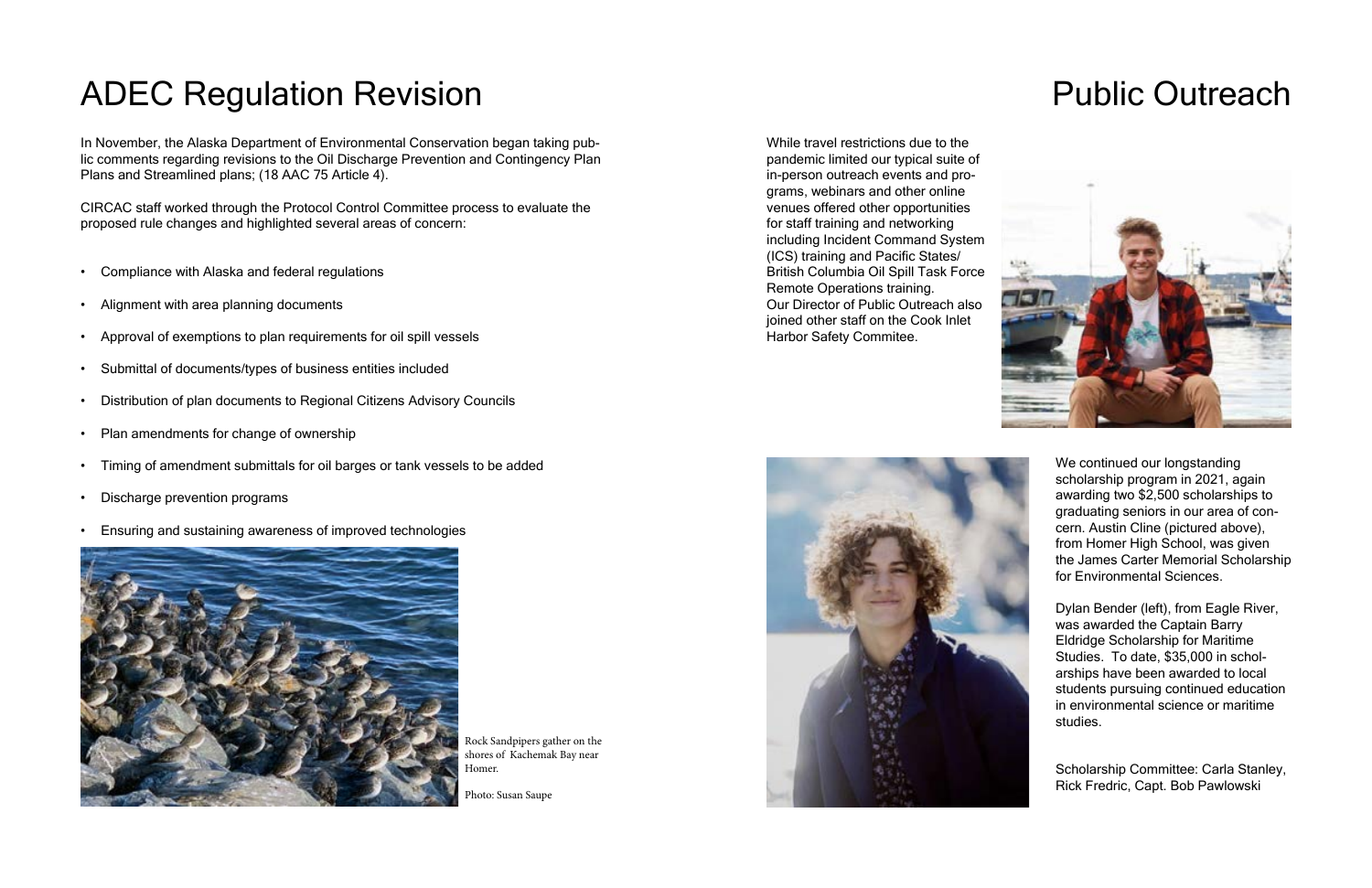### Board Members



President Gary Fandrei Aquaculture Assoociations



Vice President John Williams City of Kenai



art Peterkin in Fire Grace Merkes Finding Bob Flint Ferencial Molly McCammon<br>Tourism Fourism Municipality of Municipality of Anchorage



Robert Peterkin II



Secretary/Treasurer Deric Marcorelle **Environmental** 

Michael Opheim Alaska Native **Groups** 



Grace Merkes Borough

Rob Lindsey City of Kodiak

### **Committees**

redentials<sup>\*</sup>

rt Peterkin-Chair Gary Fandrei **irace Merkes** cheal Opheim



Bob Flint Recreation



Walt Sonen City of Seldovia



Paul A. Shadura Commercial Fishing



Carla Stanley City of Homer

Scott Arndt Kodiak Island

### Environmental Monitoring

#### Prevention Response Operations Safety

Public Members

Dr. Eric Klein Robert Reges Richard Prentki John Morton A. Bruce Magyar Dan Urban

Rick Frederic Ginny Litchfield

Board Members Molly McCammon-Chair Michael Opheim Carla Stanley Deric Marcorelle

> Public Members James McHale Ted Moore Scott Hamann Jan Hansen John Bauer Steve Lufkin Capt. Bob Pawlowski Robert Reges

Board Members Bob Flint-Chair Rob Lindsey Michael Opheim Deric Marcorelle Carla Stanley Walt Sonen

#### Protocol Control

Robert Peterkin-Chair Bob Flint Rob Lindsey Deric Marcorelle Paul A. Shadura Gary Fandrei

#### Administrative

John Williams-Chair Robert Peterkin Gary Fandrei Bob Flint Deric Marcorelle Executive

| Audit                  |       |
|------------------------|-------|
| Gary Fandrei-Chair     | Rober |
| Molly McCammon         | G     |
| Grace Merkes           | Gı    |
| <b>Robert Peterkin</b> |       |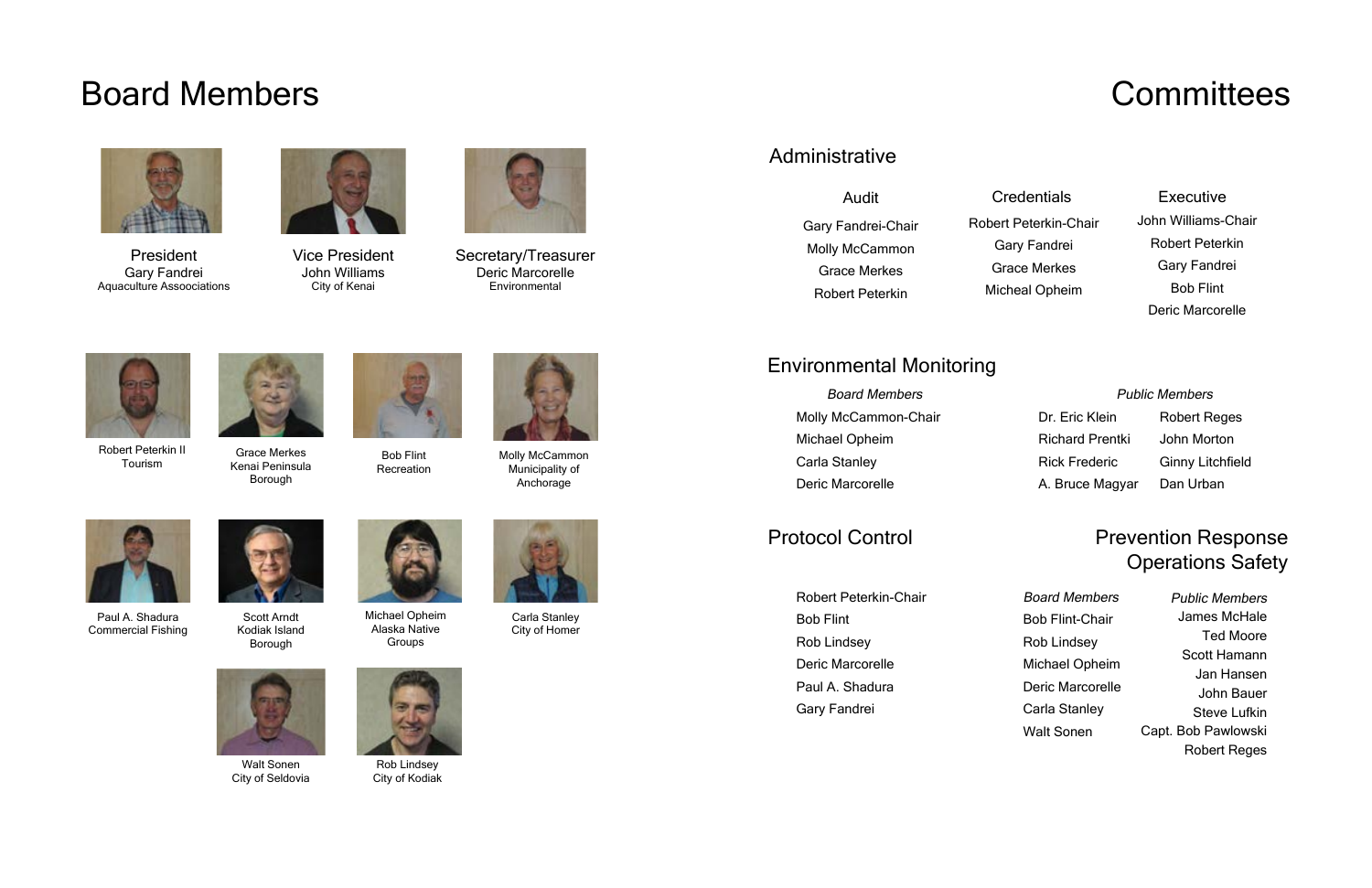### Stakeholder Groups

### Alaska Native

Kenai Natives Association, Inc Kenaitze Indian Tribe Ninilchik Native Association Port Graham Village Council Port Graham Corporation Seldovia Village Tribe Sun'aq Tribe of Kodiak Cook Inlet Region, Inc. Natives of Kodiak, Inc. Nanwalek IRA Council Seldovia Native Association Native Village of Eklutna

### Recreation

Alaska Charter Association Alaska Sportfishing Association Kenai River Sportfishing Association Kenai River Professional Guide Association

### Tourism

Homer Chamber of Commerce Kenai Chamber of Commerce Soldotna Chamber of Commerce Kodiak Chamber of Commerce Seldovia Chamber of Commerce Alaska State Chamber of Commerce Visit Anchorage Kenai Peninsula Tourism and Marketing Council

### Commercial Fishing

Alaska Groundfish Databank Alaska Whitefish Trawlers Association Alaska Salmon Alliance Kenai Peninsula Fisherman's Association Northern District Setnetters Association North Pacific Fisheries Association United Cook Inlet Drift Association

### Environmental

Alaska Marine Conservation Council Anchorage Waterways Council Center for Alaskan Coastal Studies Cook Inletkeeper Great Land Trust Kachemak Bay Conservation Society Kenai Watershed Forum Kodiak Audubon Society National Parks Conservation Council **ReGroup** The Alaska Center National Wildlife Federation

### Aquaculture Associations

Cook Inlet Aquaculture Association Kodiak Regional Aquaculture Association

Michael Munger - Executive Director Susan Saupe - Director of Science and Research Steve "Vinnie" Catalano - Director of Operations Maddie Jamora - Director of Administration Shaylon Cochran - Director of Public Outreach Candice Elias - Administrative Assistant Cassandra Johnson - Accounting and Grants Manager Jerry Rombach - Special Projects

Capt. Leanne Lusk - US Coast Guard Kevin Reeve - Division of Homeland Security Robert Whittier - Environmental Protection Agency David Fitz-Enz - United States Forest Service Brian Blossom - Alaska Department of Fish and Game Anthony Strupulis - State Pipeline Coordinator's Office Jonathan Schick - Alaska Department of Natural Resources Graham Wood - Alaska Department of Environmental Conservation Catherine Berg - National Oceanic and Atmospheric Administration Dr. Heather Crowley - Bureau of Ocean Energy Management

### **Staff**

## Ex-Officios

Opposite and back cover page photos: Alaska ShoreZone